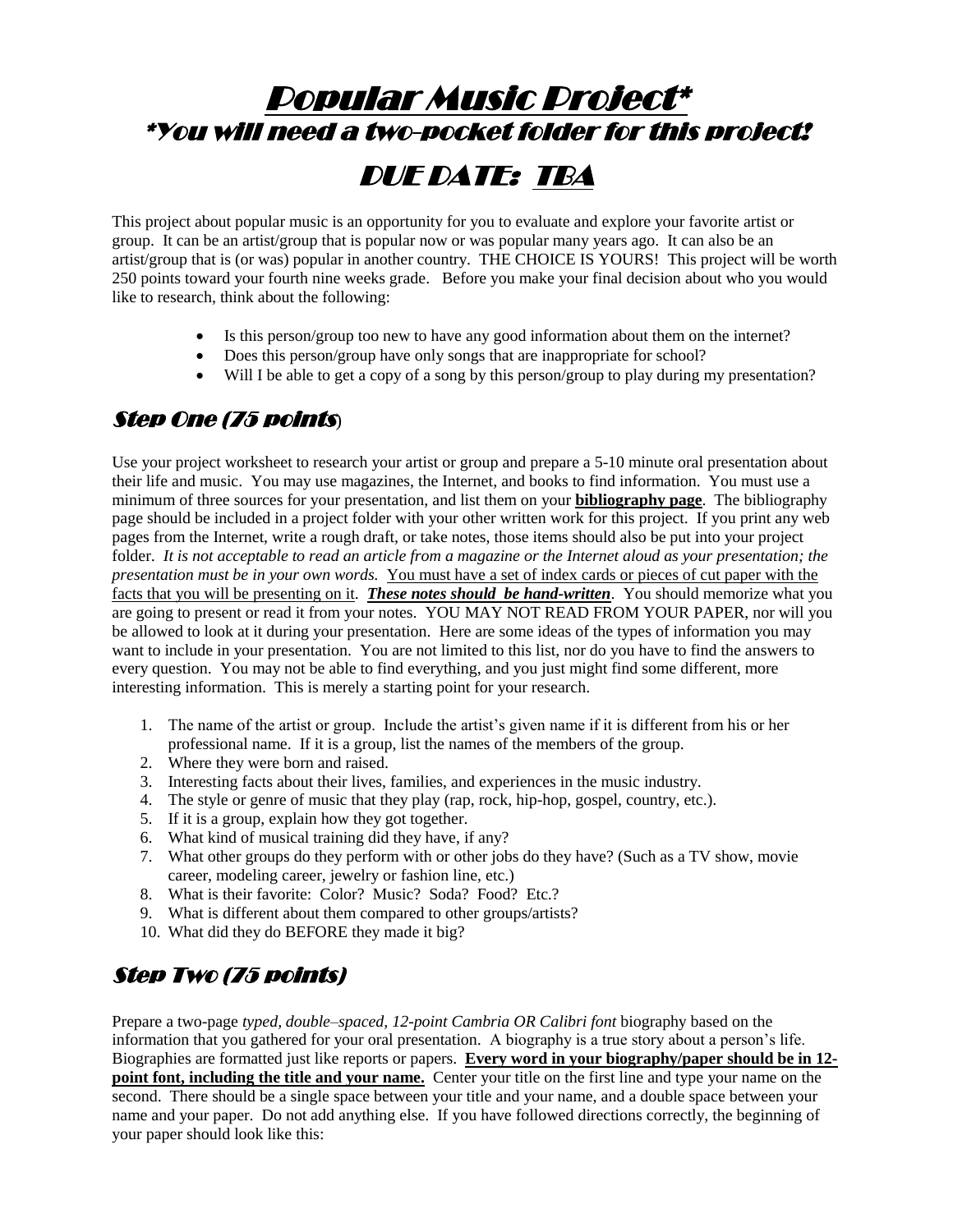#### Title of Popular Music Project By Student's Name

Your paper will begin here and continue until you have reached two pages. Please do not try to triple

space or change the size of your font, because I will be checking those things! You may have more than two

\_\_\_\_\_\_\_\_\_\_\_\_\_\_\_\_\_\_\_\_\_\_\_\_\_\_\_\_\_\_\_\_\_\_\_\_\_\_\_\_\_\_\_\_\_\_\_\_\_\_\_\_\_\_\_\_\_\_\_\_\_\_\_\_\_\_\_\_\_\_\_\_\_\_\_\_\_\_\_\_\_\_\_\_\_

pages, but you may not have less.

**This paper must be typed.** You will be given six days in the computer lab to complete it. If you do not have a computer or printer at home, you MUST get done with your paper in class! You should include the information from your oral report in the paper, but you should not read your paper as your oral presentation. Remember to use quotation marks when using text from a source in your writing. Any new sources you use for your paper should also be put on your bibliography page. **Your paper AND bibliography should be included in your project folder. THIS PAPER MUST BE IN YOUR OWN WORDS!**

### Step Three (25 points)

During your oral presentation, we would like to hear a sample of your artist's music. You may play a song from a CD, an MP3 Player/iPod/Phone, or show a music video (DVD) that you provide yourself (no Promethean Board). *It may not contain curse words, have a sexual message, encourage drug or alcohol use, or encourage violence in any way. You will be required to do the project again about a different artist of Mrs. Cronin's choice if inappropriate messages are included.* **Include a typed copy of the lyrics of the song of your choice in your project folder**.

### Step Four (75 points)

When giving your oral presentation, an interesting visual will help to keep your audience focused. **Create an interesting visual to keep our attention during your presentation**. You may use poster board (preferred), a science fair board, or a large box that has been opened up and covered with colorful paper. Be neat and creative. Your visual may include, but is not limited to:

- 1. The artist or group's name.
- 2. Your name!
- 3. Pictures of the artist or group. You can find them in magazines; on the Internet; photocopy them from books, a tape, or CD cover; or draw them yourself. Label all pictures with captions so that the viewer can understand what they are looking at.
- 4. Any other interesting facts, objects, or pictures related to the artist or group. This can include song lyrics, a list of their top hit songs or albums, pictures of album covers, or ANYTHING you feel is important. Don't forget to caption all your pictures and information!
- 5. If you have any clothing representing your group you may want to wear it for your presentation.
- 6. If appropriate, you may choose to dress up as your chosen artist for your presentation.
- 7. If the person you have chosen has been in any movies, it would be fun to see a clip from one of them.

#### Helpful Hints:

- 1. Do not wait until the last minute to complete this project! Every year there are people that come to me on the day the project is due with all kinds of excuses about why they weren't able to get it done. When the project is due, you must turn all of your materials in, including the visual. NO EXCEPTIONS WILL BE MADE. If it is late, it is HALF CREDIT.
- 2. You may NOT work with a partner. This is an individual project.
- 3. Teen magazines (which you can find inexpensively at the grocery store) are good sources of pictures and information.
- 4. Do not choose an artist or group that only has songs that are inappropriate. There are plenty of other artists to choose from.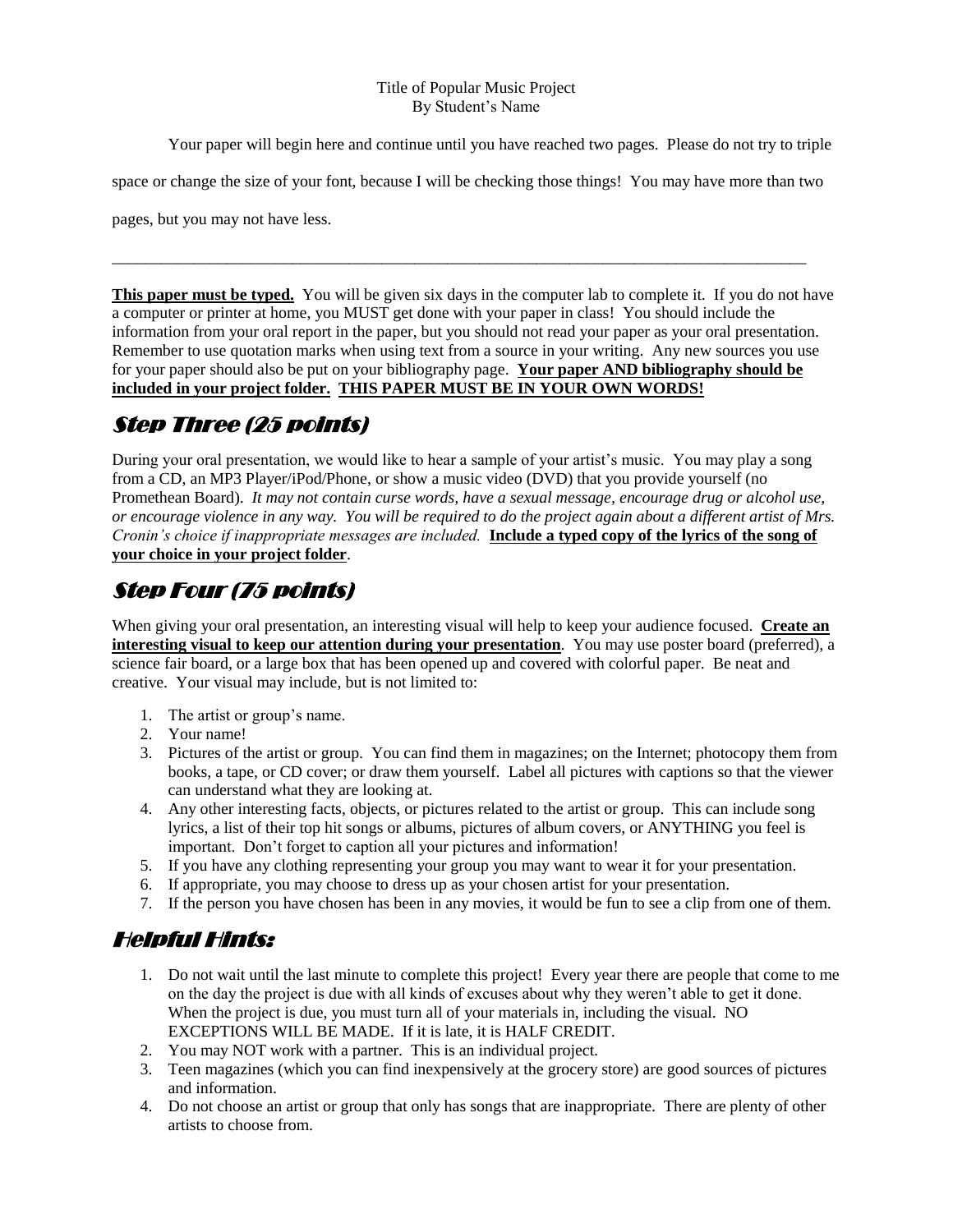- 5. Do not choose an artist or group that is really new or has had only one big hit. It will be difficult to find enough information on them.
- 6. Take time preparing your visual. It is worth the same amount of points as your paper! Simply printing off a picture from the Internet and holding it up for the class is not sufficient. Holding up a copy of one of their CDs will not cut it either. The best visuals I have seen are the ones with lots of color, lots of pictures, and lots of information printed on them. You should be able to give your oral presentation just by looking at your poster, and people should be able to learn a lot about your artist without you having to explain anything!
- 7. Make sure you do ALL PARTS of this project! EVERYTHING is worth points!
- 8. You are required to provide your own audio recording, your poster board, and any other materials you need for your presentation. NOTHING will be provided to you other than a CD player, DVD player, and a jack with which to plug your IPOD/MP3 player into the sound system.
- 9. Follow the guidelines given to you in "How to Write a Biography". Your biography MUST have an introduction AND a conclusion, or points will be deducted.
- 10. Use proper punctuation and capitalization in your biography. Titles of songs should have quotation marks, and every word in the title should be capitalized (other than words like "a", "the", "of", etc., UNLESS that word is the first or last word in the title, in which it WOULD be capitalized.) Titles of albums, movies, TV shows, etc. should follow the same capitalization rules as song titles, but those titles should be UNDERLINED.

#### Checklist: (do this before you turn your materials in!)

\_\_\_\_ Poster/Visual (*DO NOT GLUE YOUR TWO-PAGE PAPER TO YOUR POSTER!!!!!*)

\_\_\_\_ Audio Recording

\_\_\_\_ Two-pocket folder

#### *INSIDE YOUR FOLDER:*

- \_\_\_\_ Two page paper
- Project Research Worksheet
- \_\_\_\_ Bibliography (include every web site you used as a source, MINIMUM of three sources **must be on its own page with "Bibliography" at the top!**)
- \_\_\_\_ All computer print-outs, hand-written research, and any rough drafts you may have
- **Hand-written** index cards or notes for your presentation
- \_\_\_\_ Typed Song Lyrics (**if you put lyrics on your poster, you must print a second copy for your folder**)

**The only things that don't have to be turned in on the due date are your note cards and your audio recording. (You may choose to turn them in if you wish, but many of you will be using an MP3 as your audio source, and probably don't want to turn that in!) Ideally, you should keep your note cards to practice with at home, but you may turn those in with the rest of your materials if you want.**

Presentations will begin on the due date, and you should be prepared to present that day, which means you should have your note cards and your audio recording with you. Presentations will begin with volunteers, and then names will be drawn randomly. **If you do not get called to present the first day, you must be prepared to go EVERY DAY until we are done. In other words, have your note cards AND audio recording with you EVERY DAY until your presentation is over.**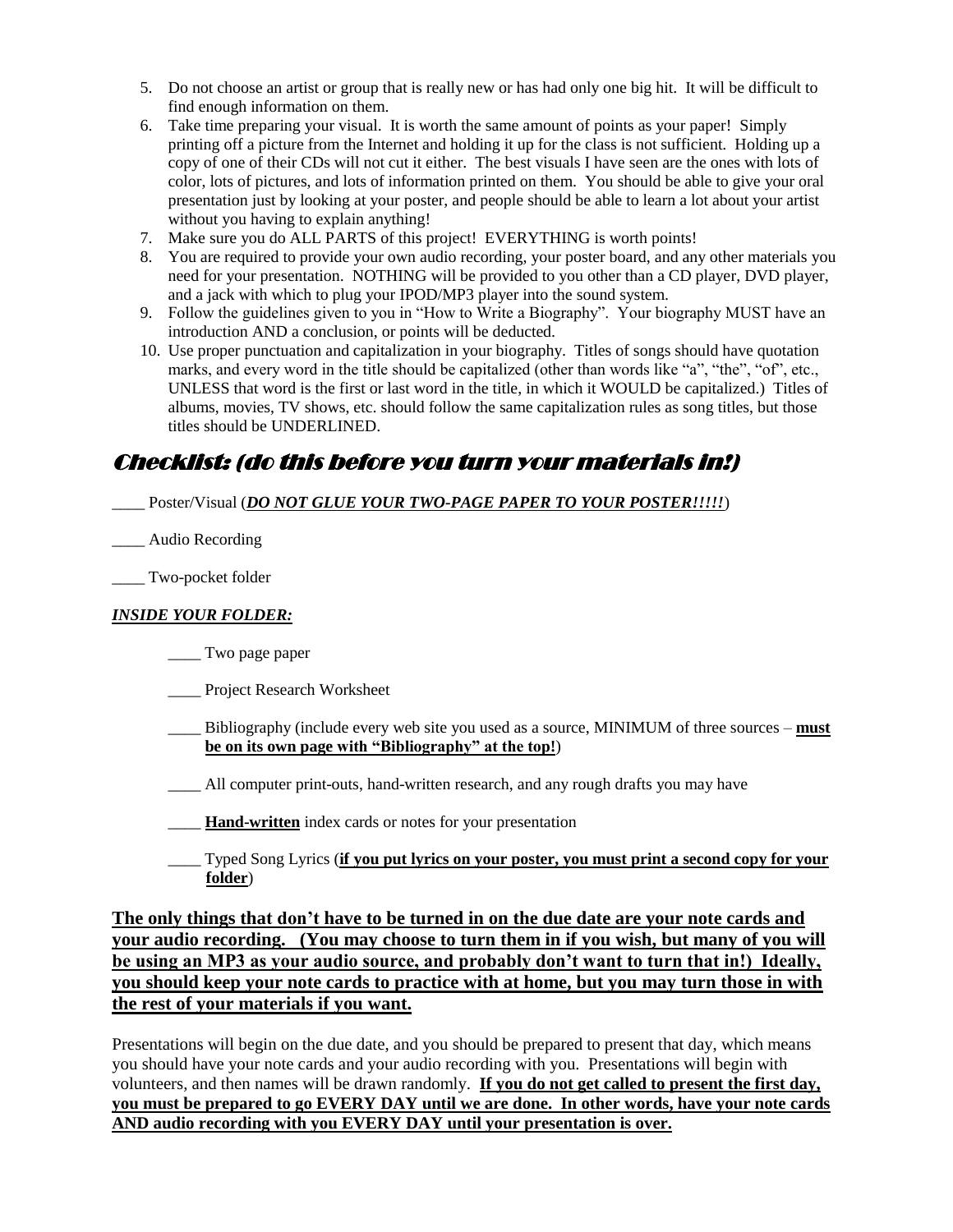### **How to Write a Biography**

For the popular music project, you will be writing a biography. A biography is a true story about someone's life.

To write a biography, follow the steps below:

- 1. Choose a musician or band to write about.
- 2. If you have chosen an individual, find out as much as you can about the person. Read newspaper reports, encyclopedia articles and books. Use three or more sources to gather facts. Try to answer the following questions:
	- a. Where were they born and raised?
	- b. How did they get their start in music?
	- c. What kind of musical training did they have?
	- d. What groups have they performed with?
	- e. What other jobs have they had?
	- f. What style of music do they perform?
	- g. What is special about them?
	- h. What is their favorite color? Music? Soda? Food? Etc.?
	- i. What awards have they won?
	- j. What are their greatest hit songs?
	- k. Have they suffered any tragedies in their life?
	- l. What did they do before they made it big?
- 3. If you have chosen a band, find out who started the band. Find out as much as you can about each person. Read newspaper reports, encyclopedia articles and books. Use three or more sources to gather facts. Try to answer questions a-l in number two, AND answer the following:
	- a. How did the band get together?
	- b. What other people have been in the band?
- 4. Take notes as you research. Do this by hand or open a document in Microsoft word and type your notes. NEVER, EVER, EVER highlight an entire internet page and copy it into your document. THIS IS PLAGIARISM!
- 5. Write a title. The title could include the name of the person or band you're writing about.
- 6. Write an introduction that grabs the reader's attention and tells him or her who you're writing about and what information will be included in the biography.
- 7. Write at least one paragraph that includes information about the person's childhood. (For a band, write a little about each member.) When was he or she born? Where did he or she grow up? Who did he or she look up to?
- 8. Write at least one paragraph that includes information about the person or band's talents, awards, and accomplishments. What goals has this person or band achieved? Has this person or band ever faced a problem and overcome it? Has this person or band had any unique or interesting things happen to them?
- 9. Write a conclusion that includes your opinion about why it is important to learn about this person or band. What do you personally think of them? What can we learn from their accomplishments?
- 10. Once you have finished your paper, be sure to review your writing.